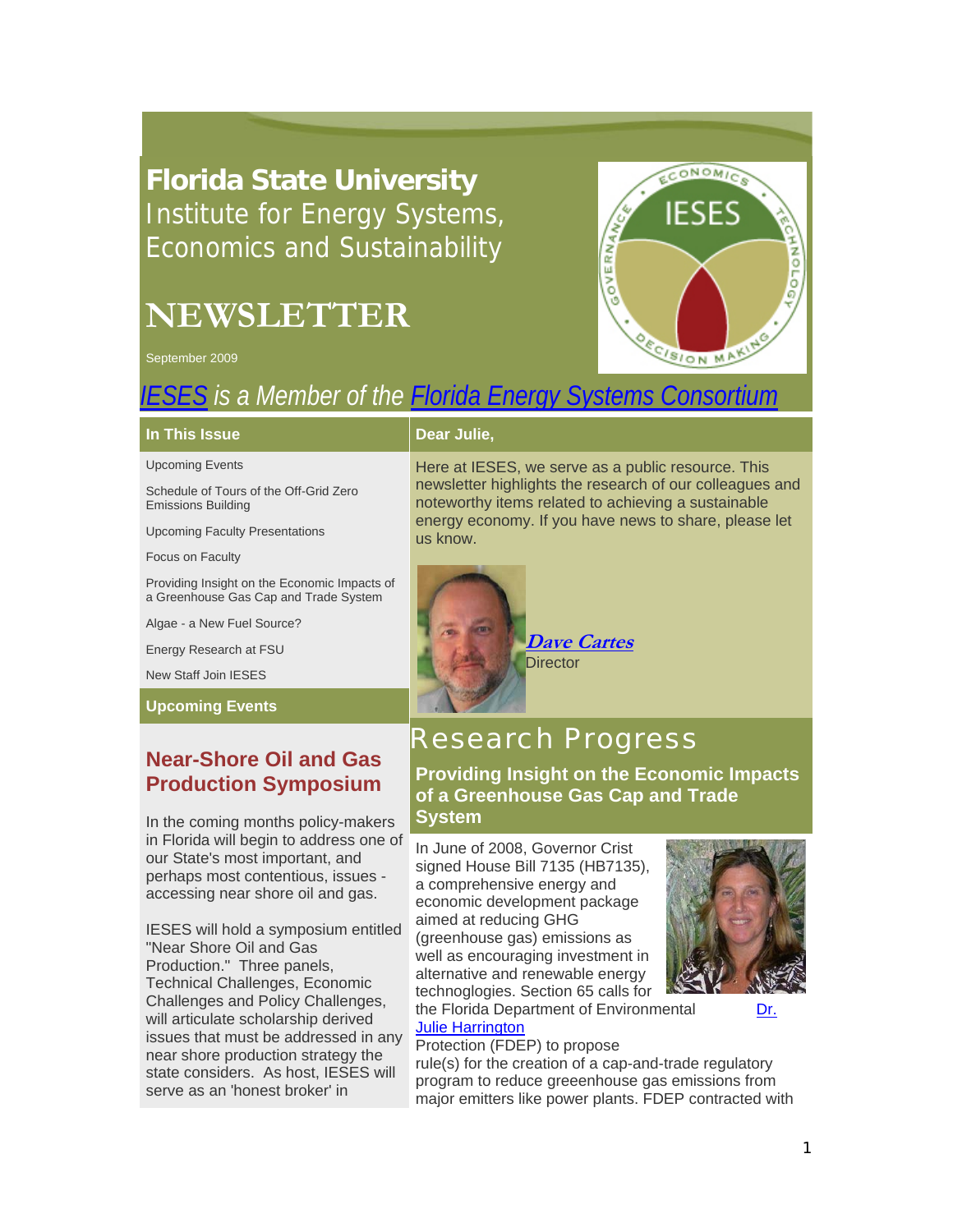presenting panelists who will provide insight and critical information needed to bring greater understanding of the issues to the debate.

### **Where:**

### University Center Club

FSU Doak Campbell Stadium Tallahassee, Florida

#### **When:**

November 2, 2009, starting at 2:30 PM

### **For more information.**

**Sponsors:** The Florida State University's Office of Research, the **Institute for Energy Systems,** Economics and Sustainability, the Departments of Oceanography and Economics and the Environmental and Land Use Law Program at the College of Law. \_\_\_\_\_\_\_\_\_\_\_\_\_\_\_\_\_\_\_\_\_\_\_\_\_



### **2009 Florida Energy Systems Consortium Summit**

**When:** September 29th and 30th

### **Where:**

University of South Florida Marshall Student Center Tampa, Florida

#### **For More Information**

**Or Contact:**  Julianne Veal or call 352-392-0947

### **Florida Energy and Climate Commission**

 $\frac{1}{2}$  ,  $\frac{1}{2}$  ,  $\frac{1}{2}$  ,  $\frac{1}{2}$  ,  $\frac{1}{2}$  ,  $\frac{1}{2}$  ,  $\frac{1}{2}$  ,  $\frac{1}{2}$  ,  $\frac{1}{2}$  ,  $\frac{1}{2}$  ,  $\frac{1}{2}$  ,  $\frac{1}{2}$  ,  $\frac{1}{2}$  ,  $\frac{1}{2}$  ,  $\frac{1}{2}$  ,  $\frac{1}{2}$  ,  $\frac{1}{2}$  ,  $\frac{1}{2}$  ,  $\frac{1$ 

IESES/FESC to assist in development of a state capand-trade (C&T) rule proposal, including economic analysis components. The principal investigator is Julie Harrington, the Director of The FSU Center for Economic Forecasting and Analysis. The project award is for \$226,000, and consists of a phased approach; Phase I: the C&T design element, Phase 2: Data compilation and economic analysis of the C&T program designs, and Phase 3: Evaluation of C&T Rule proposal.

The Phase One was primarily completed and submitted to FDEP in June 2009, by a leading C&T design expert, Dr. Andy Keeler, of Ohio State University. The report findings included: 1) administering the C&T system at the power plant (individual generating units) is a reasonable and pragmatic choice. 2) The state will have to determine the minimum size of generation unit that will be covered by the rule 3) The state will also have to set specific caps over time consistent with the Governor's greenhouse gas reduction goals. 4) Imported electricity will need to be addressed. 5) The most visible and contentious issues about which the state will have to make decisions are those of allowance allocation and the use of allowance value (read more).

Since July 2009, the momentum towards rule development has slowed considerably. Governor Crist is now leaning towards waiting for the outcome of recent efforts to establish a national cap and trade program (read more).

Harrington is charged with analyzing the potential statelevel economic impacts associated with implementing a cap and trade program in Florida. In addition to keeping current with the literature with respect to the national C&T program, the analysis also includes examining various scenarios including: modifying the renewables, nuclear and current fossil fuel energy mix, varying offsets, energy efficiency programs, introduction of new technologies and carbon capture/sequestion; over time. She is also working with Ted Kury, the Director of Energy Studies at the University of Florida Public Utility Research Center.

Kury is creating a utility dispatch model (to be publicly available on the FDEP website) that examines the least cost economic dispatch of a group of electric generating units in Florida required to provide the amount of electricity demanded by end users in each hour from 2009 to year 2040. The costs to produce this electricity are driven by the type of generating unit, it's operating efficiency, the variable costs required to operate and maintain the unit, and the price of its fuel. Once a price to emit carbon dioxide is introduced, the cost of the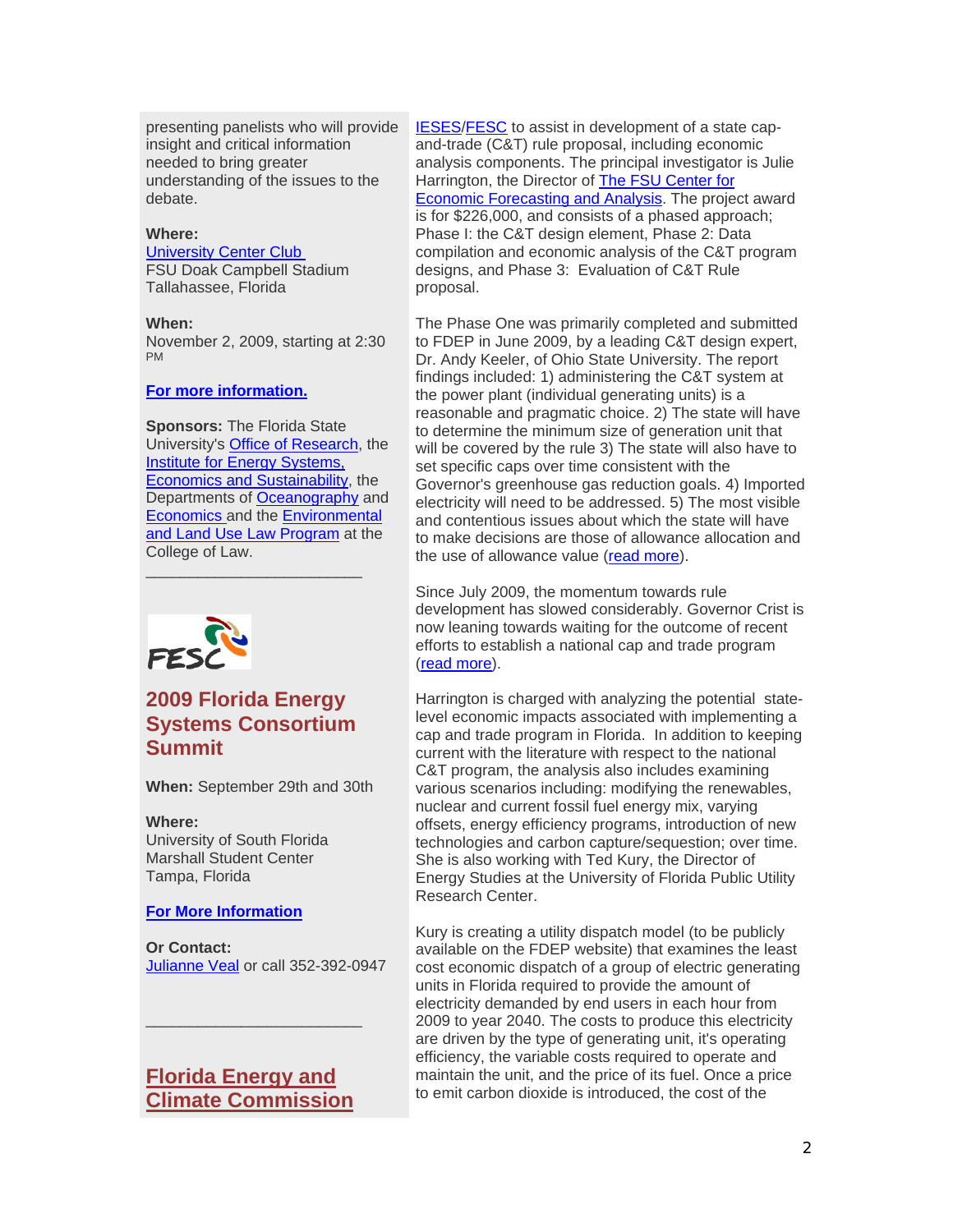### **Meeting**

**When:** September 29th from 8:00- 11:00 AM

### **Where:**

University of South Florida Marshall Student Center Tampa, Florida

The meeting is open to the public.

 $\frac{1}{2}$  ,  $\frac{1}{2}$  ,  $\frac{1}{2}$  ,  $\frac{1}{2}$  ,  $\frac{1}{2}$  ,  $\frac{1}{2}$  ,  $\frac{1}{2}$  ,  $\frac{1}{2}$  ,  $\frac{1}{2}$  ,  $\frac{1}{2}$  ,  $\frac{1}{2}$  ,  $\frac{1}{2}$  ,  $\frac{1}{2}$  ,  $\frac{1}{2}$  ,  $\frac{1}{2}$  ,  $\frac{1}{2}$  ,  $\frac{1}{2}$  ,  $\frac{1}{2}$  ,  $\frac{1$ 

**For more information.**

### **FESC Florida Smart Grid Workshop**

**When:** September 28th

### **Where:**

University of South Florida Marshall Student Center Tampa, Florida

**Target Audience:** Florida electric utilities, power industry suppliers and technology developers, research and development organizations and other stakeholders on the subject of defining and planning for the smart grid in Florida.

### **For More Information**

**Or Contact**: Rick Meeker or call 850.645.1711

**Schedule of Tours of the Off-Grid Zero Emissions Building**



emission is added to the dispatch decision as well. The dispatch model output, the energy price (of electricity) will then be used as input(s) for the economic impact modeling analysis, conducted by Harrington.

The data collection element of this project has utilized a cadre of stakeholder volunteers, the "data miner's group" to validate the data used for both the dispatch and the economic impact models. The group consists of 12 advisors; ranging from large Florida utilities to municipally owned, cooperatives, energy consultants and non-profit organizations. This process, though perhaps cumbersome, has helped immeasurably in "working the data kinks out" with the stakeholders to ensure a consensual and forward movement with respect to the validation of data sources used for the study. Harrington and Kury are midway through the Phase 2 economic analysis phase of the project, which is set to conclude in November 2009. Phase 3 will likely be completed during the first quarter of 2010. Stay tuned!

### **Algae - a New Fuel Source?**

As Floridians, we know that algae grow out of control here because most of us have seen that icky green slime on top of nearby lakes and streams. What if Florida's natural ability to grow algae was harnessed to produce energy, clean wastewater and capture and store greenhouse gases responsible for global warming? This is the vision for The Florida State University's Systems Approach to Bio-Energy Research (SABER). Joel Kostka, Director of SABER, has a vision for the incredible efficiencies available for the development of algae based bio-fuels.

### **Diagram of FSU's Systems Approach to Bio-Energy Research**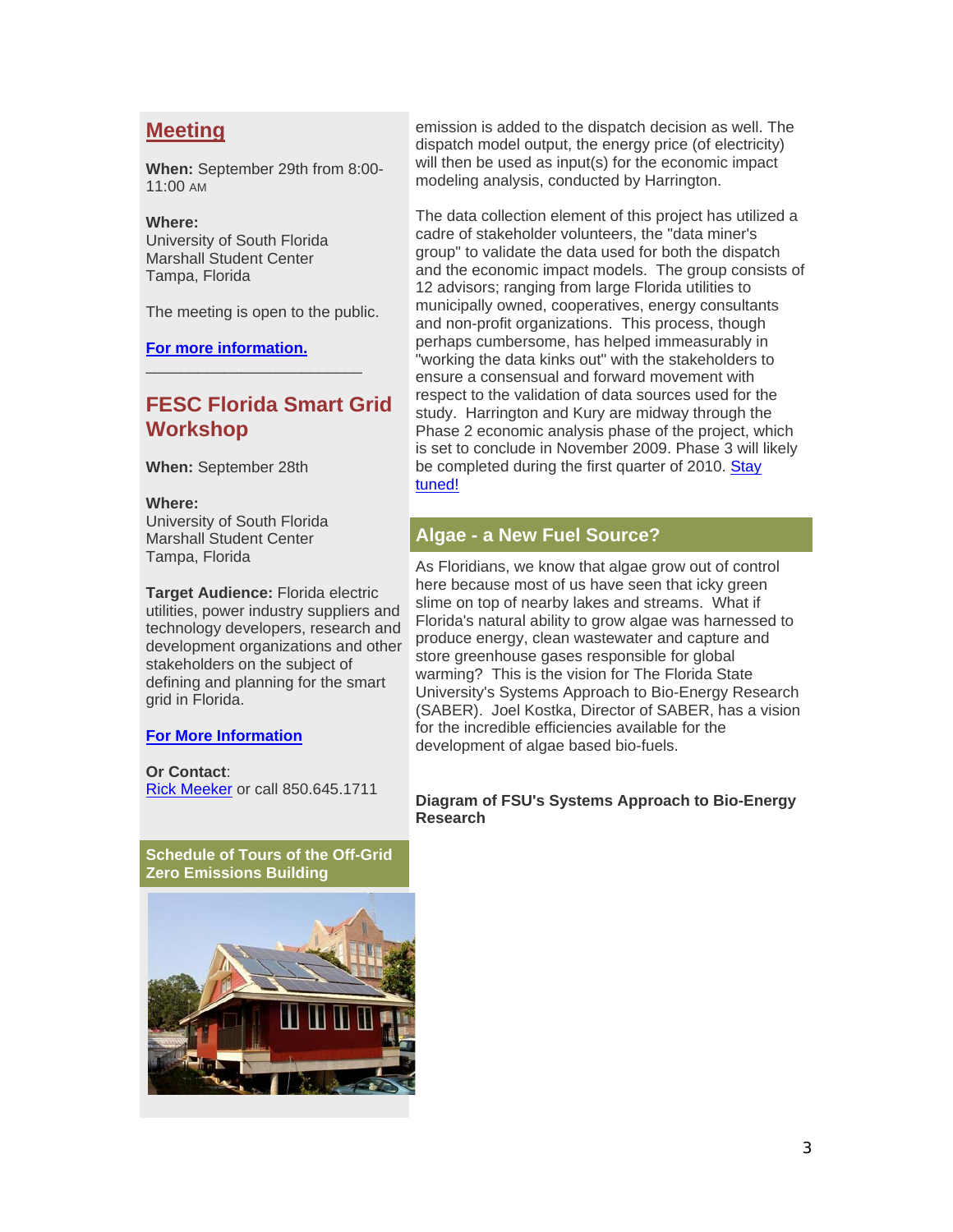**What Dates:** First and third Friday of the month **When:** Tours begin on the hour between 2:00 PM and 5:00 PM **Where:** see **Map Contact:** Justin Kramer

**Upcoming Faculty Presentations**

Professor Jim Rossi will be speaking about transmission siting policies at the upcoming Harvard Electricity Policy Group conference to be held on October 1-2, 2009 in Cambridge, **Massachusetts** 

### **Focus on Faculty:**



Drs. Tingting Zhao and Mark Horner presented their research on **"Accounting for Carbon Emissions in Florida: Estimations Based on Land Use and Residential Energy/Fuel Consumption"** at the 2009 Annual Meeting of the Association of American Geographers. Dr. Zhao's current research focuses on effects of land-use regulation on metropolitan carbon sources and sinks and will be presented at a Brown Bag Lecture for the **Sustainable Energy and Governance Center** in the near future.



Kostka and his colleagues are working on ways to produce marketable and cost-effective bio-fuel from algae. If their efforts pay-off, Florida will be positioned to grow an energy source as well as energy-related jobs here in the state. With one of the largest coastlines in the U.S., Florida could develop a nearly unlimited supply of algae-based biomass to support bio-fuel production inconspicuously from its surrounding oceans.

Development of state-of-the-art, off-the-grid algal cultivation facilities will allow Kostka and his colleagues to produce algae with a minimal ecological footprint and significant environmental cleansing. Algae cultivation can draw excess nutrients out of wastewater, naturally cleaning the water in the process. Although the opportunity is further in the future, algae growth requires carbon dioxide, and flue gas from coal-fired power plants could be used for growing algae, thus leading to the capture and storage of this greenhouse gas. After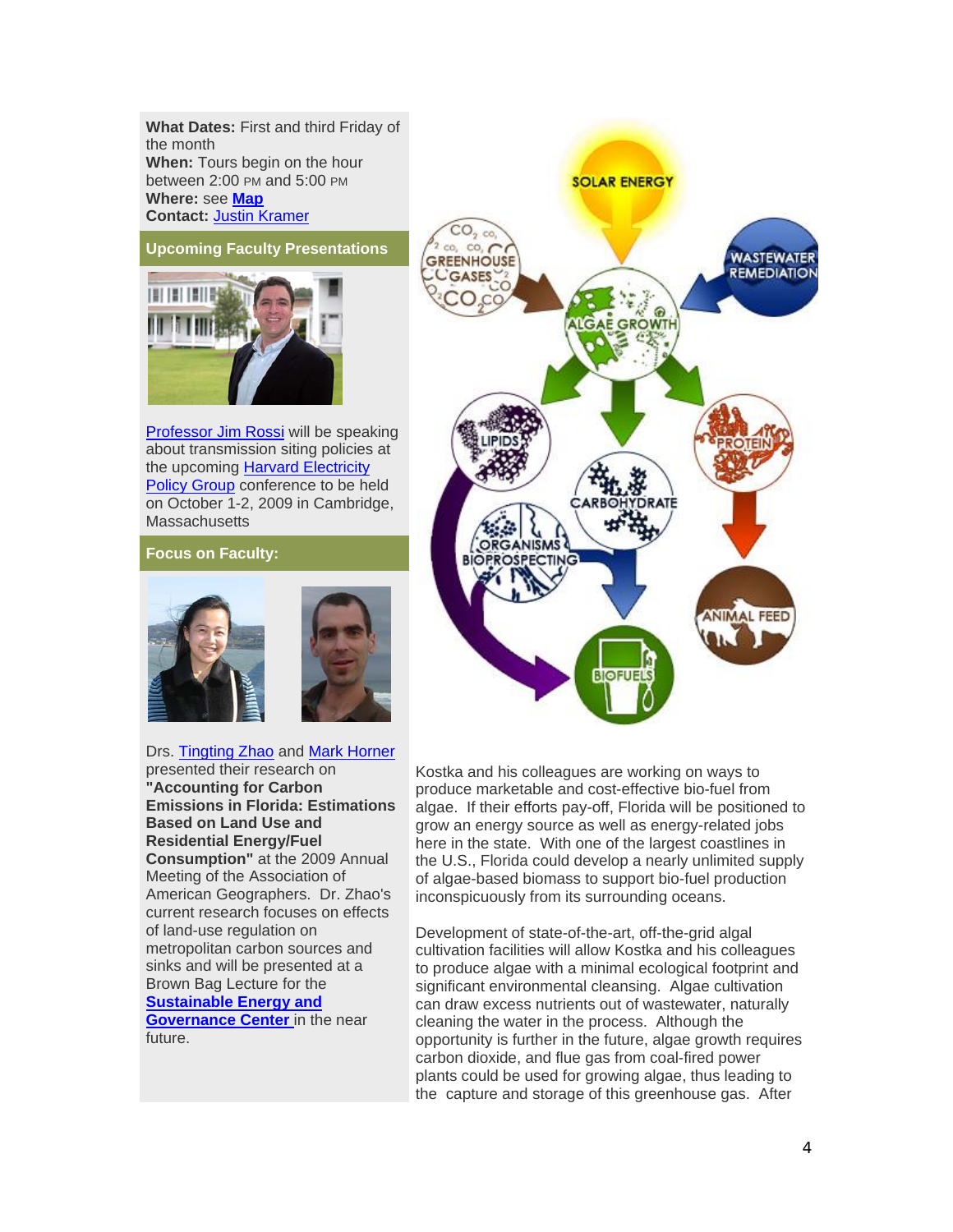

In the Summer of 2009, Dr. Svetlana Poroseva became a **Senior Member of the American Institute of Aeronautics and Astronautics** which is the world's largest technical society dedicated to the global aerospace profession. Dr. Poroseva is affiliated with the **Center for Advanced Power Systems**. *Congratulations!*

Join Our Mailing List!

fuel production, the left-over biomass can be converted into animal feed or other byproducts. SABER's success takes us a step closer to a sustainable energy economy for the State of Florida. For more information, see Dr. Kostka website.



*Growing algae in Dr. Kostka's Lab.* 

### **Energy Research at FSU**



**Watch and Listen to: WFSU's Issues in Education --"Energy Research"**

On WFSU Issues in Education, Dave Cartes, Julie Harrington and Kirby Kemper discuss areas of energy research including the issues of economics, conservation and energy efficiency at FSU with host Suzanne Smith.

**Useful Links**

Florida House of Representatives Energy & Utilities **Policy Committee** 

Florida Senate Committee on Communications, Energy, and Public Utilities

Florida Senate Policy and Steering Committee on Energy, Environment, and Land Use

Florida Energy and Climate Commission

**New Staff Join IESES**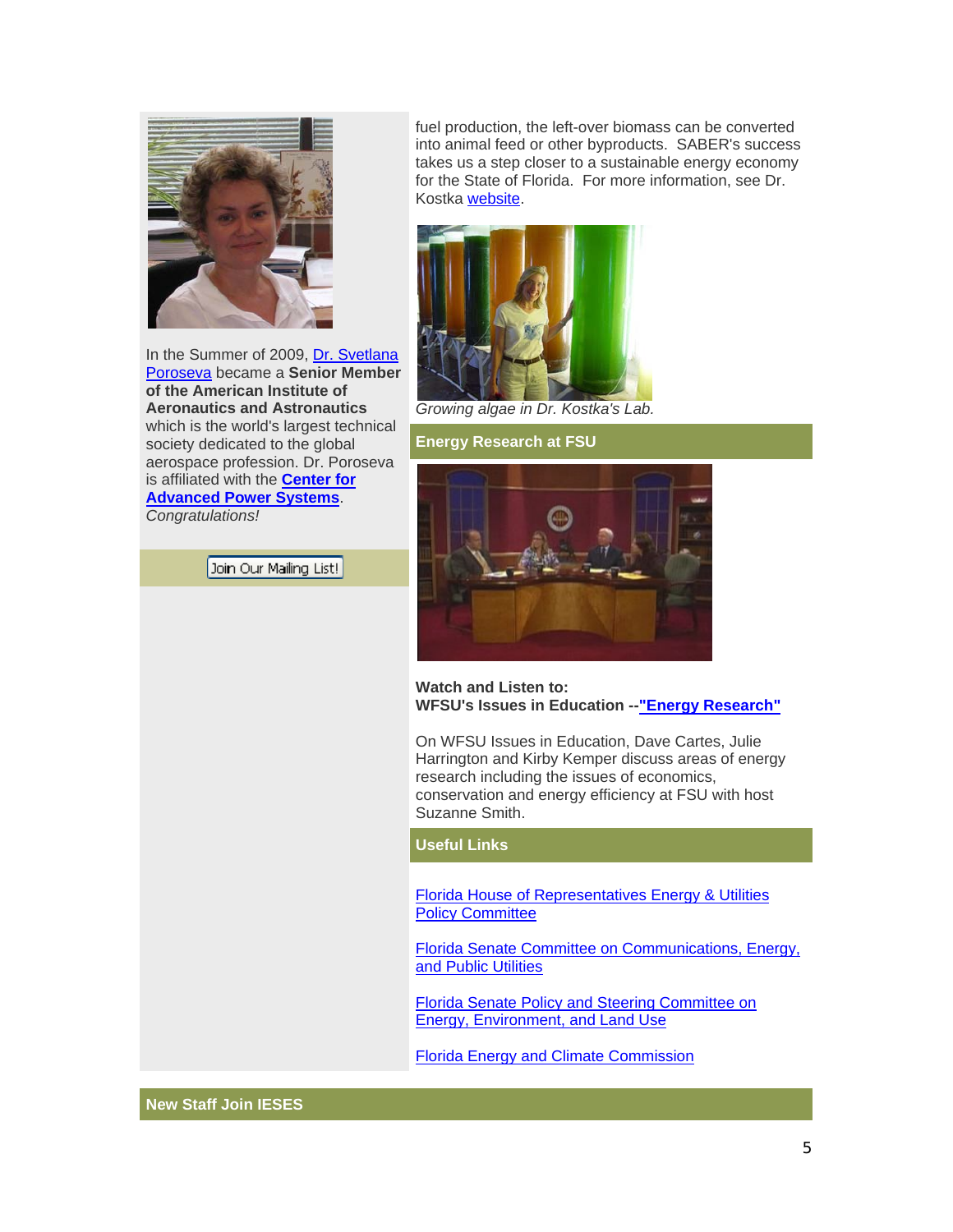

Valerie Pezzullo, IESES Campus Energy Training and Events Coordinator, joins our staff in time to help prepare for the 2009 FESC Summit and the Near-Shore Oil and Gas Production Symposium. Other events she is working on

include Intellectual Property and Media Training. In her previous position, Valerie was a researcher in Astrophysics at FSU formulating computational and theoretical methods of analyzing

Supernovae. She is also an active member in Women in Math, Science, and Engineering at FSU. Valerie is an undergraduate in Mechanical Engineering. Valerie Pezzullo and Dave Cartes



### Luke Mowbray

Luke Mowbray, IESES Campus Sustainability Liaison, is responsible for enhancing the cooperation and communication between IESES and the various campus, city, county and state organizations associated with sustainability. Luke is a graduate student in Urban and Regional Planning where he specializes in Environmental Planning and Natural Resource Management. Before coming to this position, Luke worked on and IESES grant as a research assistant in FSU's Department of Urban and Regional Planning where he studied the effects of land use planning on energy consumption. His current research interests include the effectiveness of community level sustainability practices and the restoration of Florida's natural habitats.

The *Institute* is a public resource. Here we carry out scholarly basic research and analysis in engineering, science, infrastructure, governance and the related social dimensions to further a sustainable energy economy. The Institute unites researchers from the disciplines of engineering, natural sciences, law, urban and regional planning, geography and economics to address sustainability and alternative power issuesin the context of global climate change.

Our partners and collaborators include:

The Center for Advance Power Systems;

The Energy and Sustainability Center;

The Sustainable Energy and Governance Center;

The Center for a Systems Approach to Bio-Energy Research;

The Center for Economic Forecasting and Analysis ;

The Florida Institute for Sustainable Energy; and

The Florida Energy Systems Consortium.

Editor:Melanie Simmons FSU IESES Newsletter 2000 Levy Avenue, Suite 360